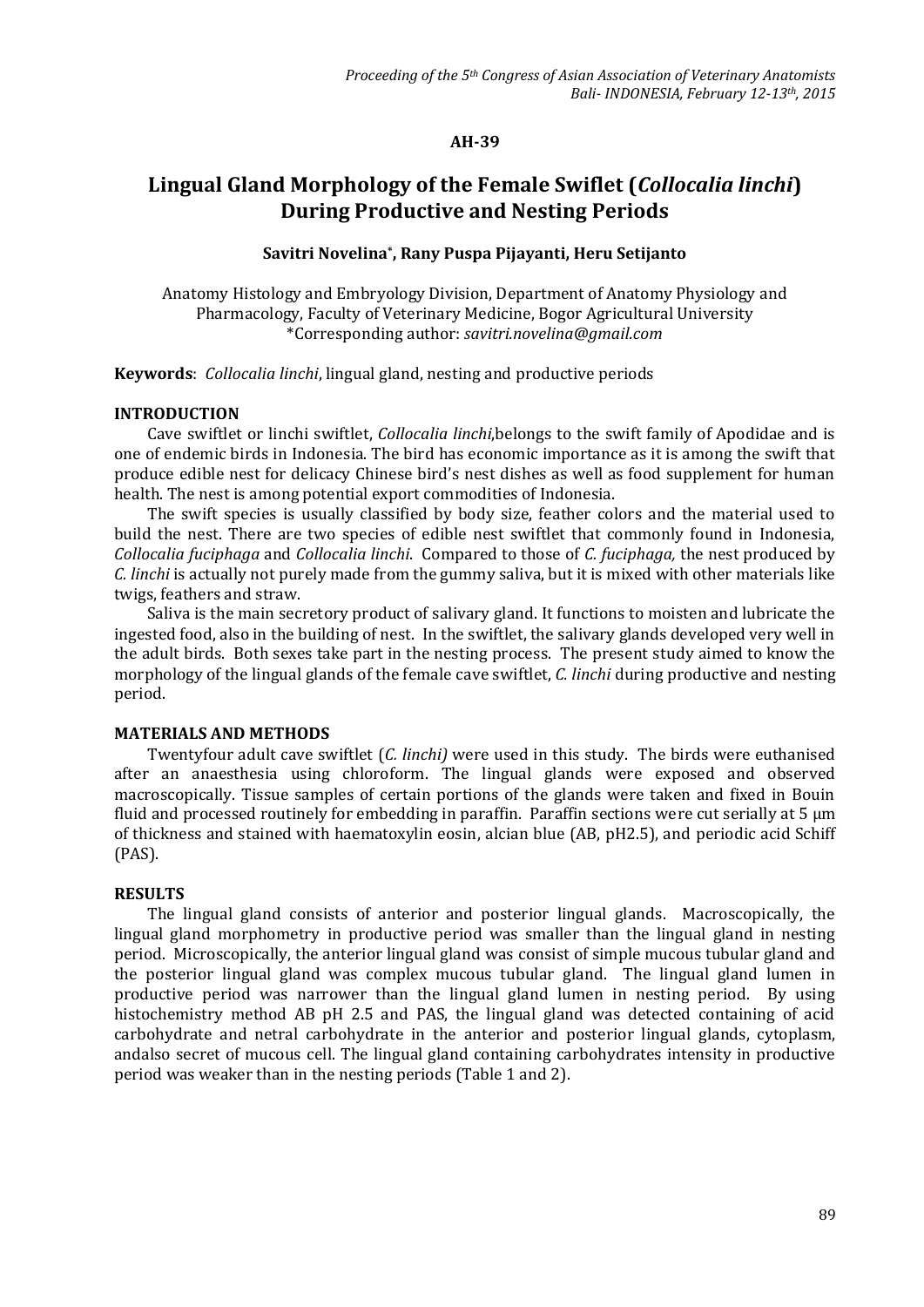| Tabel 1 Staining pattern of AB pH 2.5 - PAS stained in the lingual gland of the <i>Collocalia linchi</i> |  |  |  |
|----------------------------------------------------------------------------------------------------------|--|--|--|
| during productive period                                                                                 |  |  |  |

| Part of lingual<br>gland |            | Month     |            |           |            |       |            |          |            |          |            |             |            |
|--------------------------|------------|-----------|------------|-----------|------------|-------|------------|----------|------------|----------|------------|-------------|------------|
|                          |            | January   |            | February  |            | March |            | April    |            | May      |            | <i>lune</i> |            |
|                          |            | AB        | <b>PAS</b> | AB        | <b>PAS</b> | AB    | <b>PAS</b> | AB       | <b>PAS</b> | AB       | <b>PAS</b> | AB          | <b>PAS</b> |
| Ant                      | Cytoplasma | $\ddot{}$ | $\ddot{}$  | $\ddot{}$ | $\pmb{+}$  | $++$  | $\ddot{}$  | $^{+++}$ | $\ddot{}$  | $^{+++}$ | $\ddot{}$  | $^{+ + +}$  | $^{++}$    |
|                          | Secrete    | +         | $+$        | +         | $\ddot{}$  | $++$  | +          | $^{+++}$ | $\ddot{}$  | $^{+++}$ | $\ddot{}$  | $^{+++}$    | $+ +$      |
|                          | Lumen      | $\ddot{}$ | $+$        | $\ddot{}$ | $\ddot{}$  | $++$  | $\ddot{}$  | $^{+++}$ | $\ddot{}$  | $^{+++}$ | $\ddot{}$  | $^{+++}$    | $+ +$      |
| Post                     | Cytoplasma | $\ddot{}$ | $\ddot{}$  | $\ddot{}$ | $\ddot{}$  | $++$  | $+$        | $^{+++}$ | $\ddot{}$  | $^{+++}$ | $+$        | $^{+++}$    | $+ +$      |
|                          | Secrete    | $+$       | $+$        | $\ddot{}$ | $+$        | $++$  | $+$        | $^{+++}$ | $\ddot{}$  | $^{+++}$ | $+$        | $+ + +$     | $+ +$      |
|                          | Lumen      | $\ddot{}$ | $\ddot{}$  | $\ddot{}$ | $\ddot{}$  | $++$  | $\ddot{}$  | $^{+++}$ | $\ddot{}$  | $^{+++}$ | $\ddot{}$  | $^{+++}$    | $++$       |

- : negative; +:weak, ++: moderate, +++: strong

Tabel 2 Staining pattern of AB pH 2.5 - PAS stained in the lingual gland of the *Collocalia linchi*  during nesting period

|                          | Month     |            |           |            |      |            |          |            |         |            |          |                 |  |
|--------------------------|-----------|------------|-----------|------------|------|------------|----------|------------|---------|------------|----------|-----------------|--|
| Part of lingual<br>gland |           | July       |           | August     |      | September  |          | October    |         | November   |          | December        |  |
|                          |           | <b>PAS</b> | AB        | <b>PAS</b> | AB   | <b>PAS</b> | AB       | <b>PAS</b> | AB      | <b>PAS</b> | AB       | <b>PAS</b>      |  |
| Cytoplasma               | $\pmb{+}$ | $\ddot{}$  | $\ddot{}$ | $\ddot{}$  | $++$ | $\ddot{}$  | $^{+++}$ | $\ddot{}$  | $+ + +$ | $\ddot{}$  | $+ + +$  | $^{++}$         |  |
| Secrete                  | $\ddot{}$ | $\ddot{}$  | $+$       | $\ddot{}$  | $++$ | $\ddot{}$  | $^{+++}$ | $\ddot{}$  | $+ + +$ | $\ddot{}$  | $+ + +$  | $++$            |  |
| Lumen                    | $\ddot{}$ | $\pm$      | $+$       | $\ddot{}$  | $++$ | $+$        | $^{+++}$ | $\ddot{}$  | $+ + +$ | $\ddot{}$  | $^{+++}$ | $^{\mathrm{+}}$ |  |
| Cytoplasma               | $\ddot{}$ | $\ddot{}$  | $\ddot{}$ | $\ddot{}$  | $++$ | $+$        | $+ + +$  | $\ddot{}$  | $+ + +$ | $\ddot{}$  | $+ + +$  | $^{\mathrm{+}}$ |  |
| Secrete                  | $+$       | $\ddot{}$  | $+$       | $\ddot{}$  | $++$ | $+$        | $+ + +$  | $\ddot{}$  | $+ + +$ | $+$        | $+ + +$  | $++$            |  |
| Lumen                    | $\ddot{}$ | $\ddot{}$  | $+$       | $\ddot{}$  | $++$ | $+$        | $+ + +$  | $\ddot{}$  | $+ + +$ | $+$        | $+ + +$  | $^{\mathrm{+}}$ |  |
|                          |           | AB         |           |            |      |            |          |            |         |            |          |                 |  |

-: negative; +:weak, ++: moderate, +++: strong

#### **DISCUSSION**

The breading season of the female linchi swiflets is in January to June and the nesting period is in July to December (Novelina *et al.* 2010). At the time of breeding season , morphometry of the lingual glands are small because the lingual gland activity producing less saliva, whereas in the nesting period morphometry of the lingual glands are larger because the lingual gland activity to meet the needs of a lot of saliva production.

Classification of the anterior and posterior lingual glands in the form of a tubular mucous glands of simple and complex related to the amount of mucus cells as individual elements on which to base the formation of tubular branches (Almansour, 2007). The number of mucous cells in the anterior lingual gland is less than the number of mucous cells in the posterior lingual glands. In addition, tubular branches in the anterior lingual gland is simpler than in the posterior lingual gland. Therefore, the anterior lingual gland is classified into simple tubular mucous gland and posterior lingual gland is classified into complex tubular mucous gland.

In HE staining, acidic organelles stained clearly. At the time of breeding season, narrow lumen and rounded mucus cells occurs on the lingual gland is because of the need to produce less saliva. In the nesting period, the expansion of the lumen and flat form of the mucus cells occurs on the lingual gland because of the need to produce a lot of saliva.

Liman *et a*l (2001) states that the carbohydrate content of the lingual glands varies at each age level . In immature animals , there are no acid and neutral carbohydrates on the lingual glands. Acid and neutral carbohydrates play a role in the metabolic activity of cell function . In the breeding season , the metabolic activity of the mucous cells are slightly due to the need to produce less saliva, so that the intensity of the carbohydrate content of acid and neutral carbohydrates are weak . In the nesting period, the metabolic activity of the mucous cells are more active because of the need to produce a lot of saliva, so that the intensity of the carbohydrate content of acid and neutral carbohydrates are strong.

#### **CONCLUSION**

Female linchi swiflets have anterior lingual glands which are simple tubular mucous glands